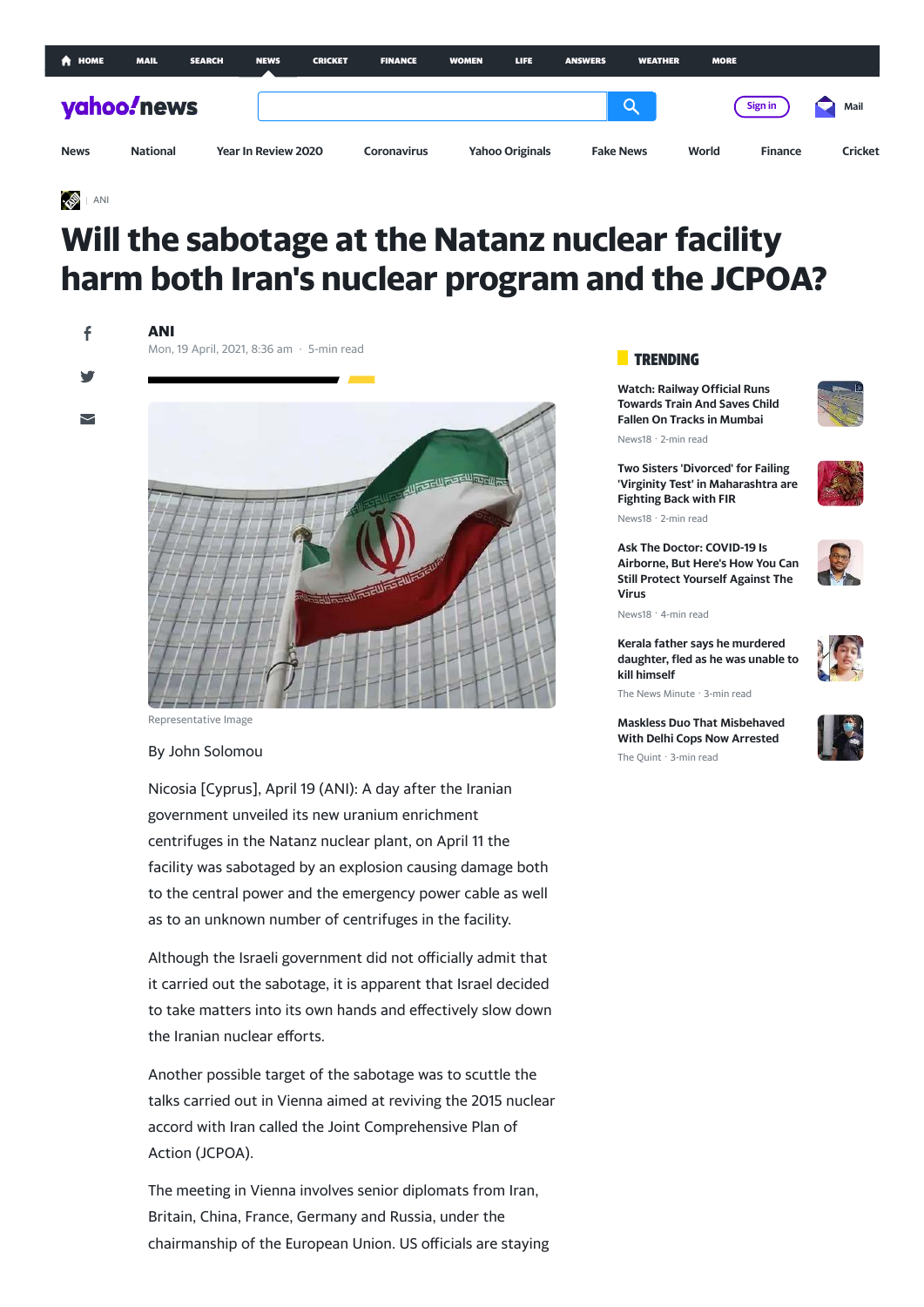## yahoo. news

The talks between Iran and the US are indirect, as Iran insisted that sanctions should be lifted before the agreement is renewed, while the US wants Iran to agree on the JCPOA and then lift sanctions. The diplomats of the five powers are trying to find a way out of this problem. **[News](https://in.news.yahoo.com/) [National](https://in.news.yahoo.com/national) [Year In Review 2020](https://in.yahoo.com/topics/yir-2020-india) [Coronavirus](https://in.yahoo.com/topics/coronavirus-updates) [Yahoo Originals](https://in.yahoo.com/topics/yahoo-india-originals) [Fake News](https://in.news.yahoo.com/tagged/fakenews) [World](https://in.news.yahoo.com/world) [Finance](https://in.finance.yahoo.com/) [Cricket](https://cricket.yahoo.net/)**

Donald Trump withdrew from the accord in 2018. President

It is not the first time that the Natanz uranium enrichment facility has been sabotaged. In 2007 in a joint Israeli-US cyberattack, a malicious computer virus called Stuxnet was inserted in the plant's systems and destroyed a big number of centrifuges.

Also, in July 2020 there was an explosion in the facility damaging an unspecified number of centrifuges, while last November Iran's chief nuclear scientist Mohsen Fakhrizadeh was killed by a gun operated by artificial intelligence. Tehran blamed Israel for all these attacks.

It is recalled that Israeli Prime Minister Benjamin Netanyahu has repeatedly said that he would never allow Tehran to obtain nuclear weapons.

Israeli public radio, citing unnamed intelligence sources, reported that the explosion at Natanz was a sabotage operation carried out by the Mossad spy agency. As there was press speculation that the attack had received the green light from the Biden Administration, White House Press Secretary Jen Psaki emphatically stressed: "The US was not involved in any manner" and added: "We have nothing to add to speculation about causes or the impacts."

Reacting to the incident, Ali-Akbar Salehi, head of the Atomic Energy Organization of Iran, described the blackout as "nuclear terrorism."

Iranian Government Spokesman Ali Rabiei said on Tuesday that the sabotage act in Natanz was aimed at preventing constructive diplomacy, adding that Iran was committed to reciprocate proportionally in appropriate time.

Israeli Foreign Minister Gabi Ashkenazi on Friday, speaking after a meeting in Paphos, Cyprus, with his Greek and Greek Cypriot counterpart and a UAE senior official convened to discuss stability in the region, repeated that Israel would do

Q

**[Sign in](https://login.yahoo.com/?.lang=en-IN&src=news&.done=https%3A%2F%2Fin.news.yahoo.com%2Fsabotage-natanz-nuclear-facility-harm-063652856.html%3Fguccounter%3D1%26guce_referrer%3DaHR0cHM6Ly93d3cuZ29vZ2xlLmNvbS8%26guce_referrer_sig%3DAQAAACaGTkDaeRD84tTT8RBfqeZwuqaKvKcl6OAnq4287MDr4X3WQF2yuOGaW3LVGgrrANl3pKQJQLqKPsWEUVxMy8iXRWaA7QuIq3WogpDVkB8wnBx5IJvIPUrMhykFhfEL3q0ayF_UFQ9e_zTNZ3eoYjDxZVWvEHOTVZ10ZaaKEqSq&pspid=1197793323&activity=ybar-signin) [Mail](https://mail.yahoo.com/?.intl=in&.lang=en-IN&pspid=1197793323&activity=ybar-mail)**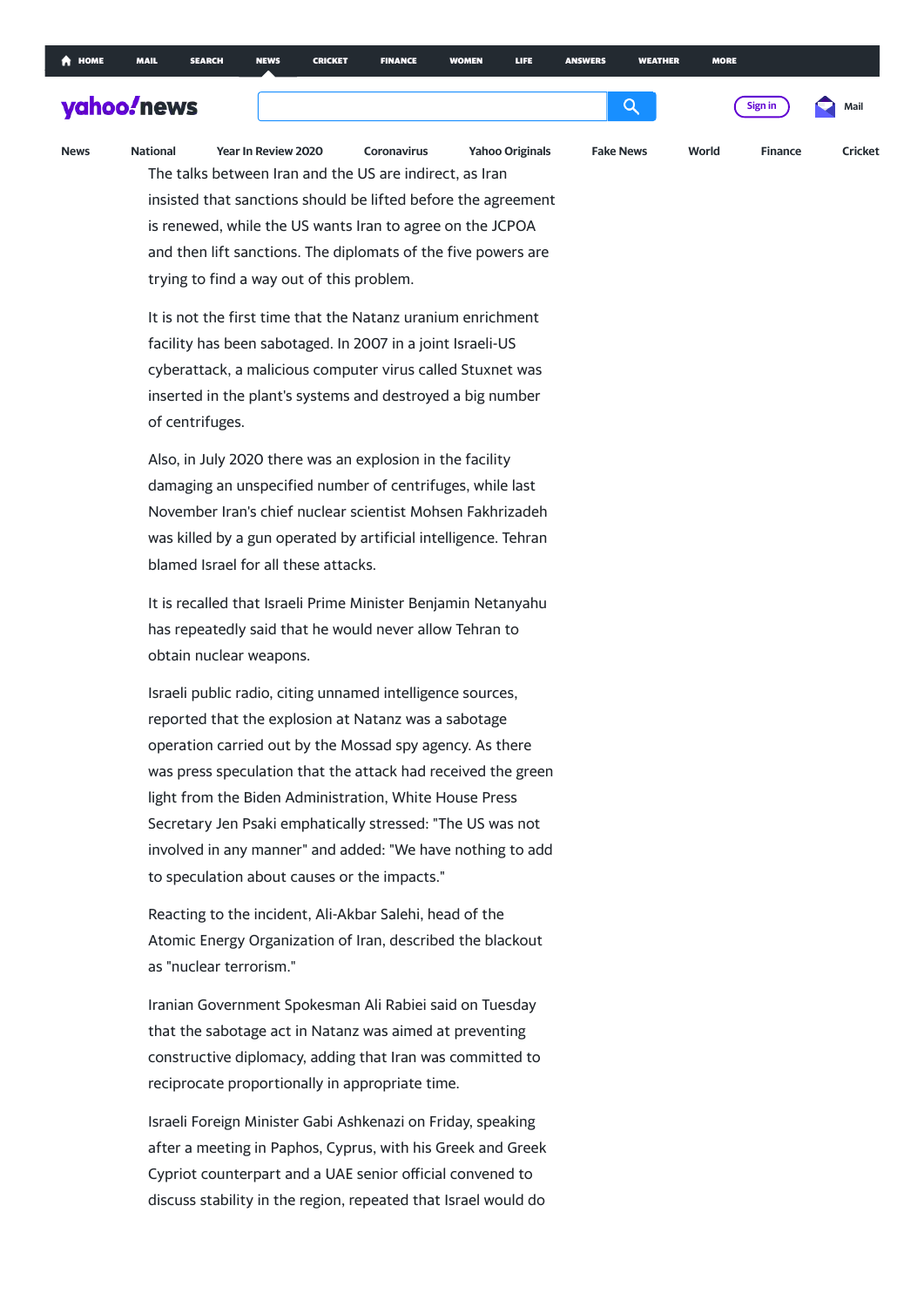nuclear weapons."

Q

**[Sign in](https://login.yahoo.com/?.lang=en-IN&src=news&.done=https%3A%2F%2Fin.news.yahoo.com%2Fsabotage-natanz-nuclear-facility-harm-063652856.html%3Fguccounter%3D1%26guce_referrer%3DaHR0cHM6Ly93d3cuZ29vZ2xlLmNvbS8%26guce_referrer_sig%3DAQAAACaGTkDaeRD84tTT8RBfqeZwuqaKvKcl6OAnq4287MDr4X3WQF2yuOGaW3LVGgrrANl3pKQJQLqKPsWEUVxMy8iXRWaA7QuIq3WogpDVkB8wnBx5IJvIPUrMhykFhfEL3q0ayF_UFQ9e_zTNZ3eoYjDxZVWvEHOTVZ10ZaaKEqSq&pspid=1197793323&activity=ybar-signin) [Mail](https://mail.yahoo.com/?.intl=in&.lang=en-IN&pspid=1197793323&activity=ybar-mail)**

## [In the w](https://in.news.yahoo.com/)ake of the Natanz attack, Tehran declared that it has been declared that it has been declared that it

would ramp up its uranium enrichment. Ali Akbar Salehi **[News](https://in.news.yahoo.com/) [National](https://in.news.yahoo.com/national) [Year In Review 2020](https://in.yahoo.com/topics/yir-2020-india) [Coronavirus](https://in.yahoo.com/topics/coronavirus-updates) [Yahoo Originals](https://in.yahoo.com/topics/yahoo-india-originals) [Fake News](https://in.news.yahoo.com/tagged/fakenews) [World](https://in.news.yahoo.com/world) [Finance](https://in.finance.yahoo.com/) [Cricket](https://cricket.yahoo.net/)**confirmed that Iran was now producing uranium enriched to 60 per cent purity.

> This means that Tehran, although it insists that it does not want to build an atomic bomb, is now closer to the 90 per cent level required for use in a nuclear weapon.

According to the International Atomic Energy Agency criteria, it would take Tehran 322 days to produce the amount of 60 per cent enriched uranium needed to make one nuclear bomb.

US Secretary of State Antony Blinken said on Wednesday that the announcement on uranium enrichment "calls into question Iran's seriousness with regard to the nuclear talks".

Iranian President Hassan Rouhani, who is under strong criticism from Iranian hardliners and the Revolutionary Guards for not responding to the killing of Mohsen Fakhrizadeh and the two latest attacks on Natanz, apparently wants to avoid a harsh response that could endanger the JCPOA talks and the lifting of the crippling US sanctions.

After the sabotage, some Iranian media and hardliners in the parliament demanded that Rouhani pull out of the Vienna negotiations.

Intelligence Analysis expert Dr Ardavan Khoshnood, points out: "Once the US has rejoined the JCPOA, Iran will likely consider itself free to carry out more spirited attacks on Israel and Israeli interests, either directly or through its proxy Shiite militias in Lebanon, Syria, Iraq or Yemen."

As Israeli Prime Minister Benjamin Netanyahu has vowed not to see the JCPOA deal revived, it is not surprising that many people believe that the aim of the sabotage at Natanz was twofold: One was to delay as much as possible Tehran's plans to build a nuclear weapon and secondly, by heightening tension in the region, to disrupt the talks in Vienna, especially if Iran retaliates against Israel.

Mark Fitzpatrick, former head of the Non-Proliferation and Nuclear Policy Program, in an interview with Mehr News Agency said: "Israel does not trust diplomacy to resolve the stop of Iran's acquisition of a nuclear weapons capability and